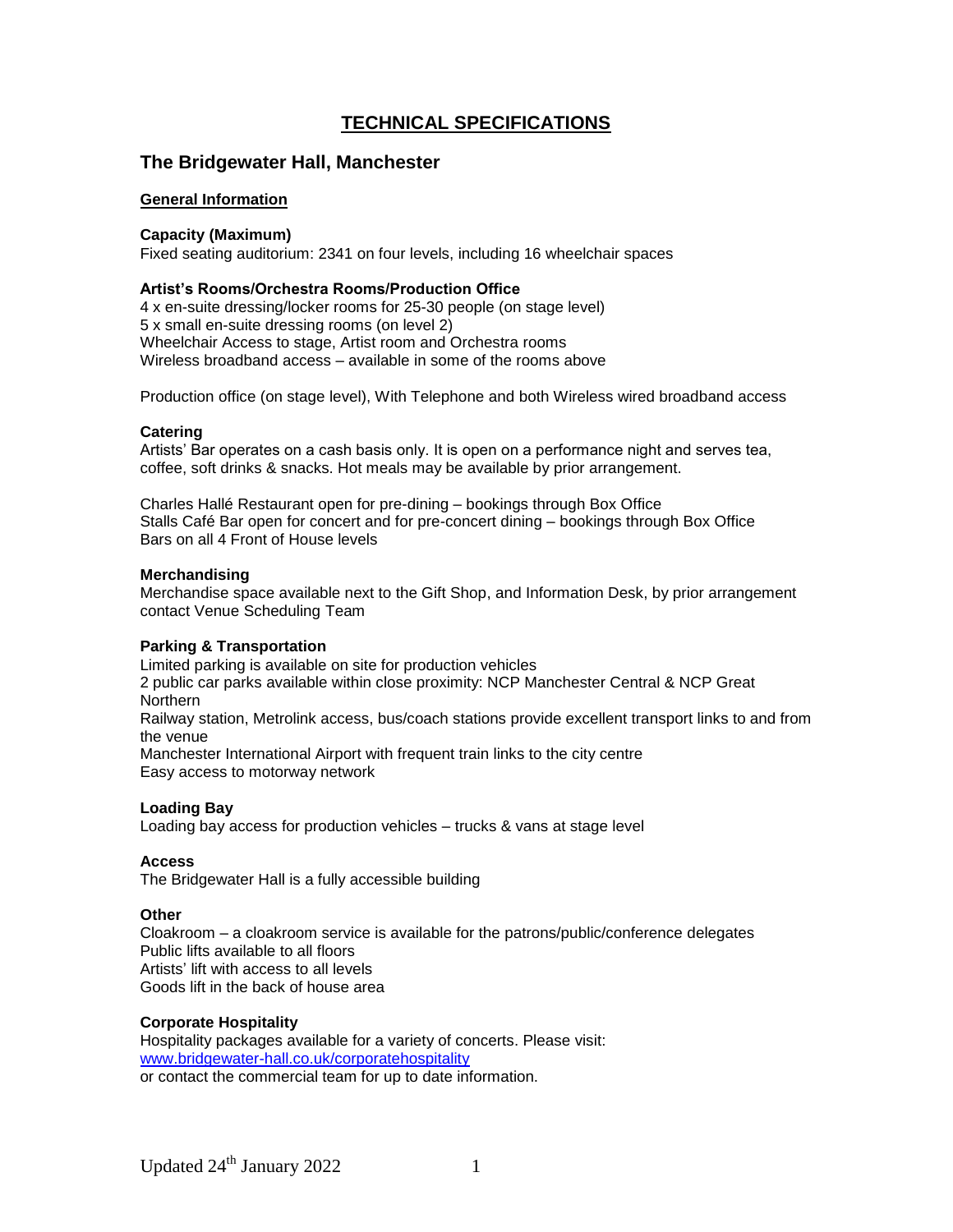#### **Conferences, Events & Exhibitions Areas**

Auditorium 1850 Barbirolli 180 Charles Hallé 40 Circle Foyer 350 For details of spaces, floor plans and catering options please visit: [www.bridgewater-hall.co.uk/corporate](http://www.bridgewater-hall.co.uk/corporate)

#### **Medical**

Fully trained first aid staff covering both the front of house and back of house, with specifically designated areas

#### **Box Office**

Advance booking office with dedicated box office manager. Fully integrated sales system: 5 x over the counter sales windows, telephone and online booking system with 'select your own seat' option. Group sales department.

#### **Security**

CCTV in house – 24 hour substantial coverage of both front of house, back of house and surrounding areas Event stewarding – in-house

#### **CONTACT INFORMATION**

Vicky Turner, Venue Scheduling Officer [vicky.turner@bridgewater-hall.co.uk](mailto:vicky.turner@bridgewater-hall.co.uk)

Jonathan Rowland, Technical Manager [jonathan.rowland@bridgewater-hall.co.uk](mailto:jonathan.rowland@bridgewater-hall.co.uk)

Ashley Howells, Senior Sound Technician [ashley.howells@bridgewater-hall.co.uk](mailto:ashley.howells@bridgewater-hall.co.uk)

Tel: 0161 950 0000

#### **TECHNICAL INFORMATION**

#### **PLANS**

Seating plans are available for the auditorium from the Programming Department. CAD and PDF plans are available for the stage, auditorium and rigging from the Technical Department.

#### **THE STAGE (PLATFORM)**

The stage is an open concert platform 19m wide at front, tapering to 12.3m at rear. The platform is 12.8m deep at the centre line with built-in stage lifts - the first of these at 5.5m from the front of stage. The platform is 1m high from the Stalls floor.

#### **Rigging**

57 x 2-tonne points above stage and/or in roof with equipment available for hire Auditorium Ceiling Height 20m clearance above stage and 25m for PA points

#### **MIXING DESK**

Large Desk: 5.8m wide x 2.8m deep (Centre Stalls) Small Desk: 4.1m wide x 2.1m deep (Off Centre back of Stalls)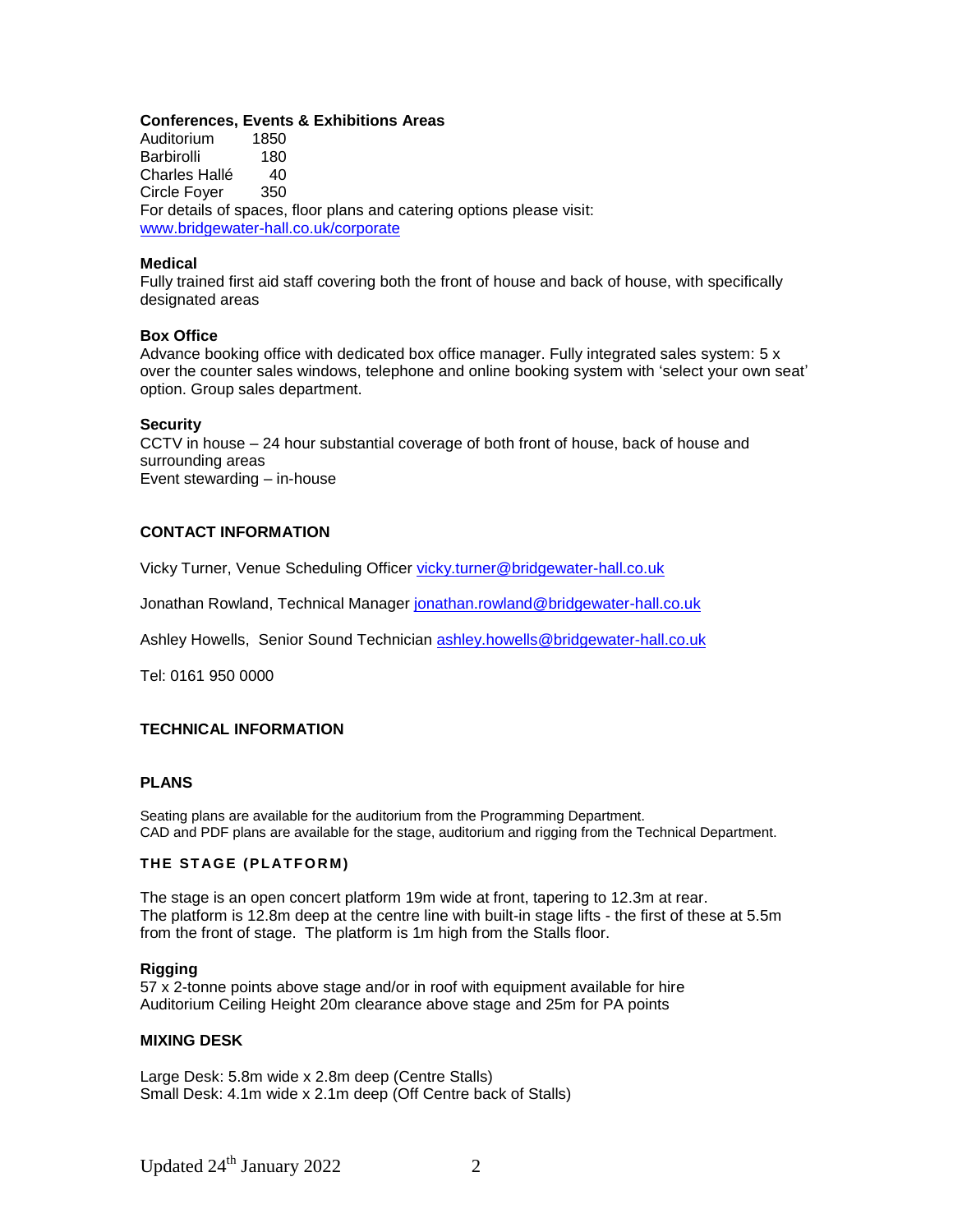You must indicate prior to your event going on sale whether the performance requires a small or large mixing desk as this will affect the seats available for sale.

# **Sound System Specification**

| <b>Speaker System</b> | Meyer system comprising:                                                                                                           |                                             |                       |  |
|-----------------------|------------------------------------------------------------------------------------------------------------------------------------|---------------------------------------------|-----------------------|--|
|                       | <b>Main Array</b>                                                                                                                  |                                             |                       |  |
|                       | Single curvilinear array (centre hang)<br>Front Array:<br>2 x M2D Sub<br>7 x M2D<br><b>Choir Seats/Sides</b>                       |                                             |                       |  |
|                       |                                                                                                                                    |                                             |                       |  |
|                       | Left Array: 4 x M1D<br>Right Array: 4 x M1D<br>Rear Array: 3 x M1D                                                                 |                                             |                       |  |
|                       | <b>Plus</b>                                                                                                                        |                                             |                       |  |
|                       | <b>Gallery Delays:</b><br>Circle Sides Delays:<br>Front Fills:                                                                     | 4 x UPJ-2P<br>Gallery Sides Delays: 4 x UPM | 4 x UPM<br>5 x UPM-1P |  |
|                       | <b>Ground Level Full Range Coverage</b>                                                                                            |                                             |                       |  |
|                       | 2 x Meyer CQ-1 (one each side)<br>2 x Meyer USW-1P Compact Subwoofer<br>(one each side)                                            |                                             |                       |  |
| <b>System Control</b> | Meyer Galileo 616                                                                                                                  |                                             |                       |  |
| <b>Mixing Desks</b>   | Digico SD10<br>Digico D2 Rack 48 mic in, 16 Line out, BNC<br>Digico D2 Rack 8 Channel line out card<br><b>Waves Live SoundGrid</b> |                                             |                       |  |
| <b>Monitors</b>       | 8 x EM Acoustics M-C12 Coaxial Stage Monitor<br>2 x EM Acoustics AQ-3 Four Chanel Power Amplifier                                  |                                             |                       |  |



## **Playback / Recording Equipment (Racked)**

- 1 x Tascam CD-01U CD Player
- 1 x Tascam DV 1000-HD Recorder (Available on Request)
- 1 x Sony Minidisc Recorder (Available on Request)

#### **Microphones**

10 x DPA 4099 CORE Classic Touring Kit 10 x Ovid System CC100 Clip Condenser (We have a selection of instrument clips for the above)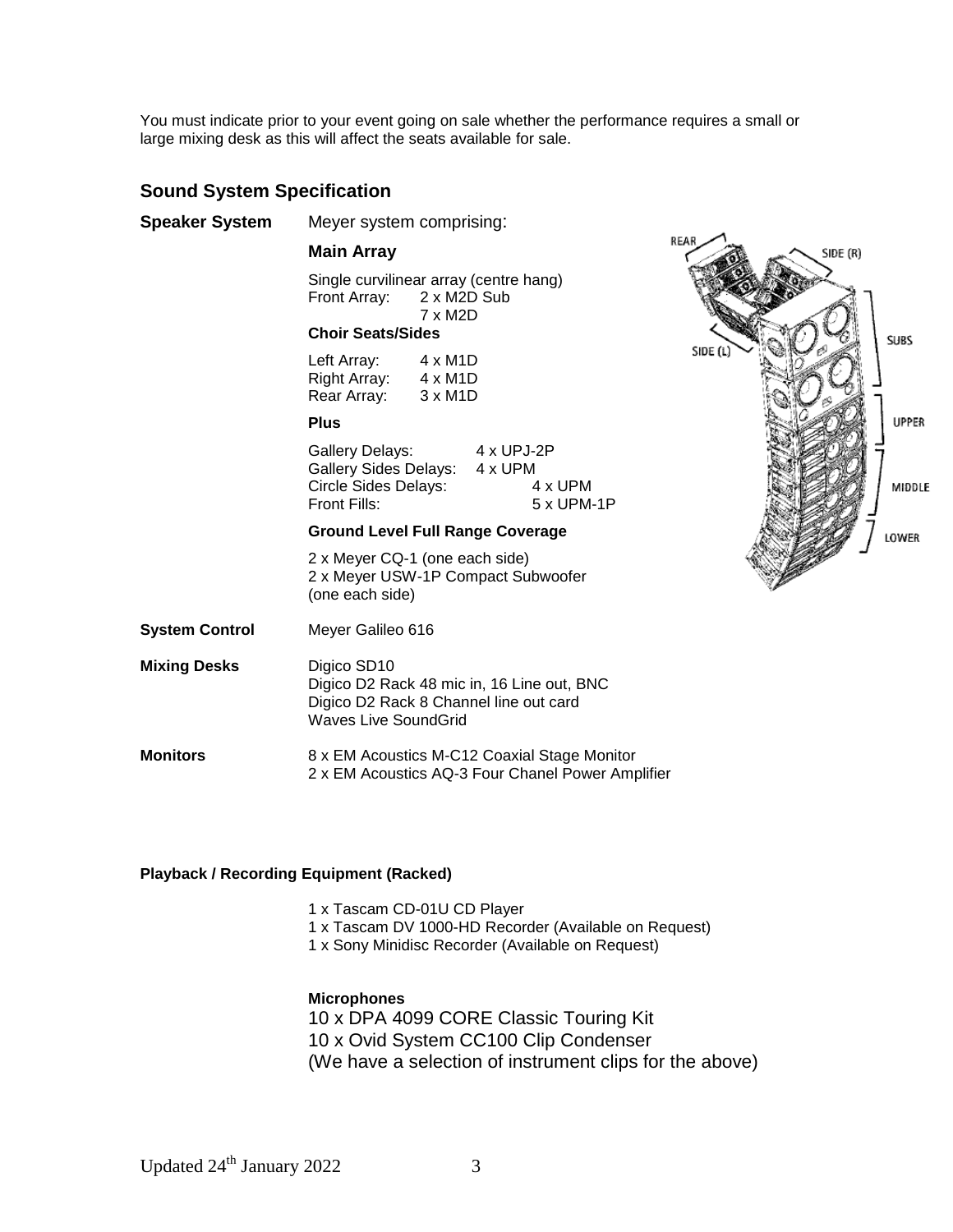- 5 x AKG SE 300 CK93 Cardoid Condensers
- 4 x AKG CK98 Condenser Rifle Heads
- 6 x Rode NT5
- 2 x Rode NT2 A
- 5 x Shure SM58 Dynamic Cardioid
- 4 x Shure SM57 Dynamic Cardioid
- 1 x Beyer M88 Dynamic
- 1 x Beyer M201 Cardioid
- 3 x AKG 3700 Dynamic Super Cardioid
- 5 x Lecturn Mics Condenser (goose neck)
- 2 x Sony ECM 55B Electret Condenser
- 1 x Sennheiser 421

#### **AKG Drum Kit Mic Kit**

1 x D112 2 x C1000 S 4 x C418

#### **Radio Mics**

- 5 x Shure UR4D PLUS Dual Channel Receiver, CH38
- 6 x Shure UR1 Bodypack, CH38
- 6 x Shure Lapel Microphone, Supercardioid 184
- 4 x Shure UR2 Handheld Beta 87A, CH38
- 1 x Shure SM58 Capsule for above
- 4 x Head Mounted Microphone

#### **Direct Injection**

1 x BSS AR133 Active DI 4 x DBX Active DI 2 x Behringer Active DI 4 x EMO Passive DI

In addition, The Bridgewater Hall has a number of stage boxes, splitters, tails and socopex, cables, stands, Altair intercom system, etc.

## **Sound Power**

63 amp three phase stage left

100 amp & 63 amp single phase stage right